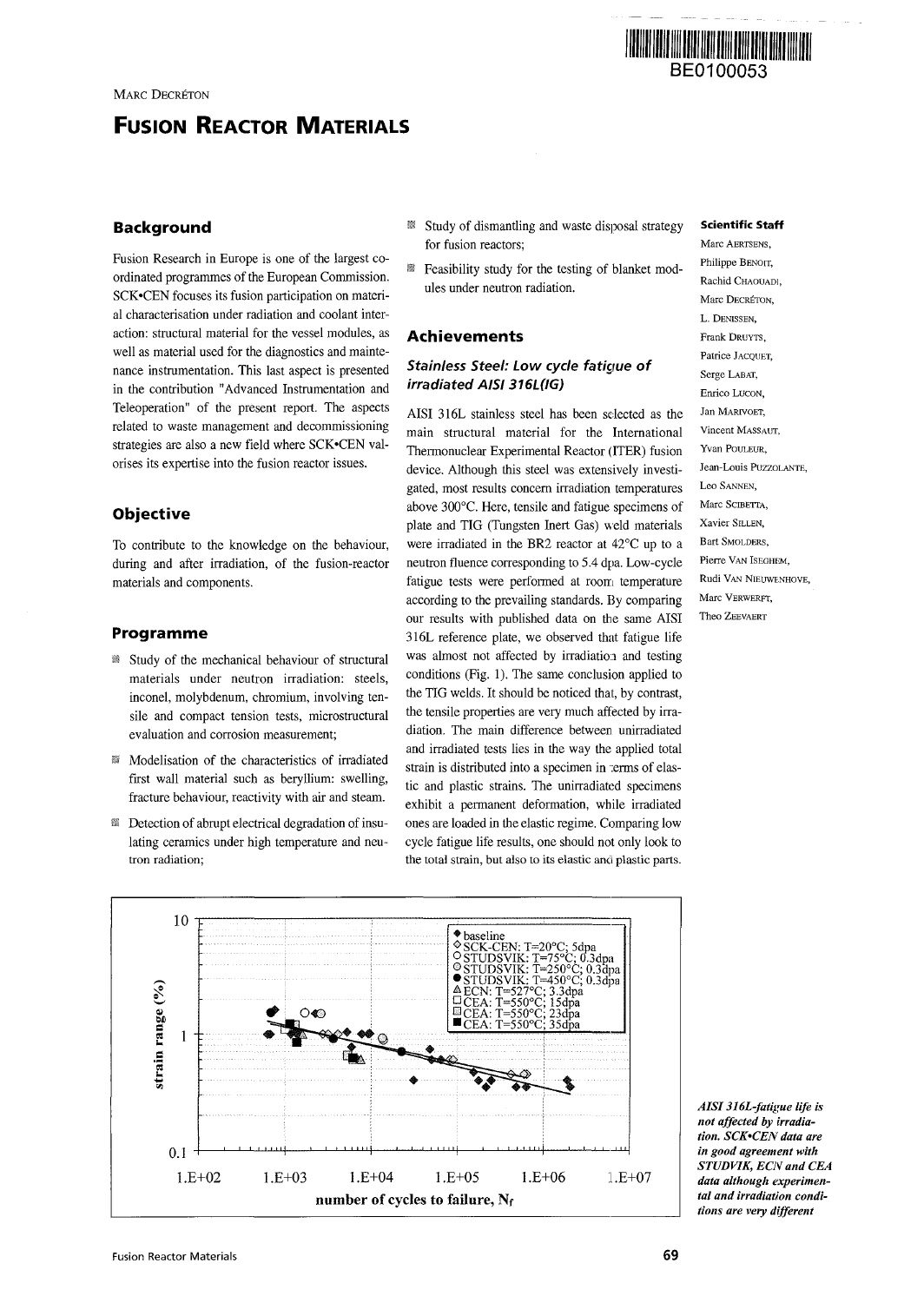# Reduced activation ferritic-martensitic (RAFM) steels

*A* first study, mostly bibliographical in 1999, started on a new reference industrial RAFM steel called EUROFER'97. Its chemical composition and improved properties reflect the results of previous characterisation tests, including irradiation assessments. Future irradiation tests in collaboration with other European partners have been prepared. The study was also extended to ODS (Oxide Dispersion Strengthened) RAFM steels. Information on the most effective production routes of commercially available alloys has been gathered. A literature review was carried out for instance on the effect of Cr content on the mechanical properties. This study used also the past experience at SCK'CEN on ODS alloys production for fast breeder application.

# Corrosion of stainless steels: Detection of crack-initiation and crack-growth

Irradiation assisted stress corrosion cracking (IASCC) is considered as an important issue for cooling channels made out of austenitic stainless steel. In order to assess IASCC under fusion relevant parameters, instruments have to be developed for the on-line monitoring of crack-initiation and crackpropagation. By measuring the spontaneous current or voltage fluctuations (electrochemical noise) between a reference electrode and a test sample (e.g. a pressure tube), one can follow what happens at the surface of the electrode. The sensor used in the present study consists of two Pt wires, placed for instance at two diametrically opposite positions on the pressure tube, connected to each other but insulated from the pressure tube. The pressure inside the tube is gradually increased above the material yield strength, thereby creating micro-cracks on the surface. Spikes appearing on the measured potential indicated the initiation of each crack. Electron microscope examination confirmed the observation after the test. Another technique, called acoustic emission, has also been studied for the on-line detection of cracks. Whenever they appear, mechanical elastic energy is released in the form of a transient high frequency acoustic pulse. We studied how to guide this acoustic signal from the strained sample, inside the autoclave, to the outside by means of a metal bar (acoustic waveguide), where the detection can be performed by commercially available sensors. The measurements were performed in a static autoclave, equipped with a slow strain rate test unit. They showed clear signatures of crack initiation and propagation, long before the actual breaking of the sampie.

# Inconel: In-reactor radiation induced creep

The ITER shield modules will be attached to the backplate by four radial supports, and connected to it by a pair of electrical straps, all of which fixed by Inconel 718 bolts. They are exposed to a moderate neutron fluence (less than 1 dpa) at elevated temperature (300 to 350 °C). To deal with operational loads, these bolts are pre-stressed during assembly.



*Relation between the internal pressure and the resulting stress strain state in the pressurised*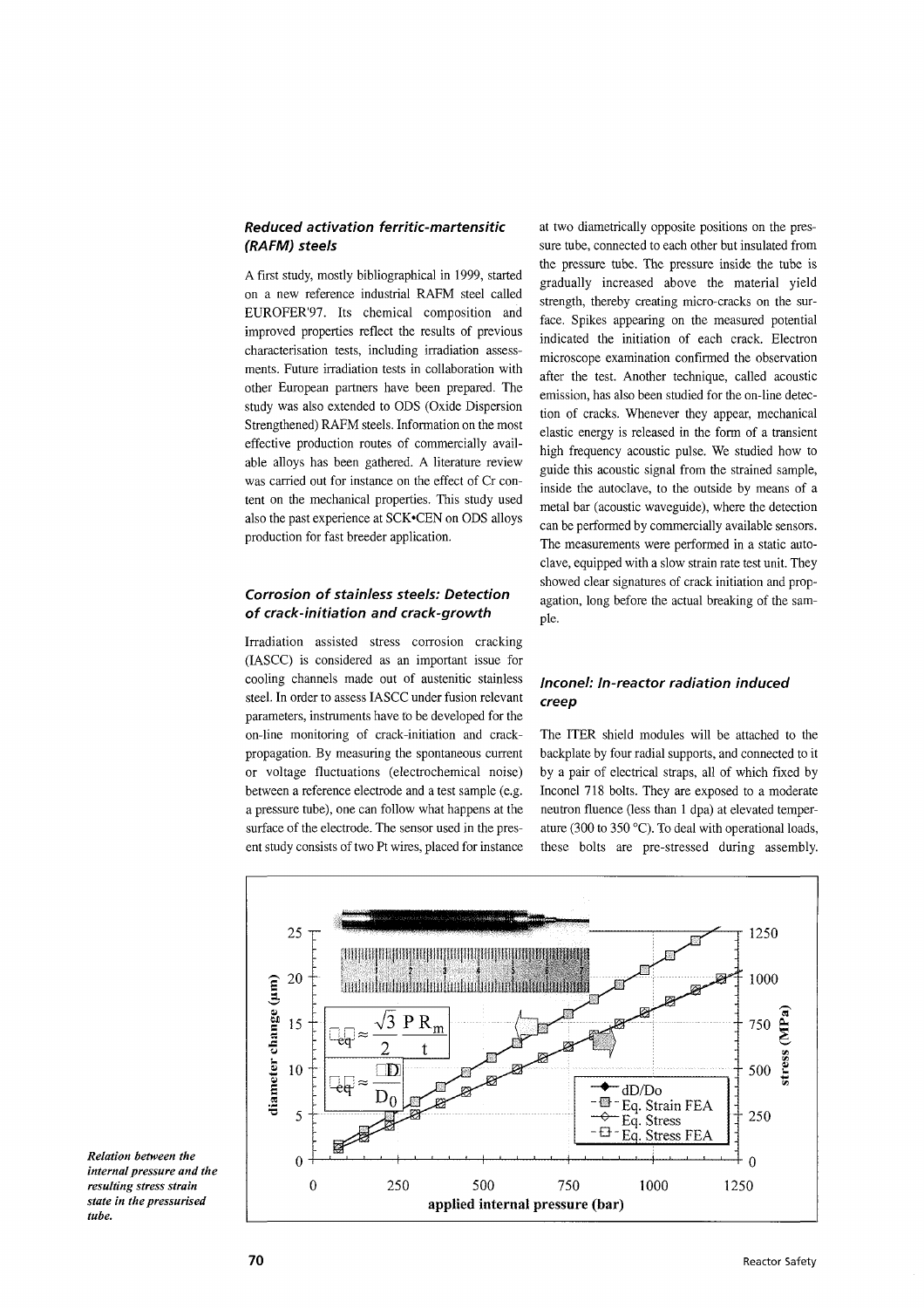However, during operation, the bolts lose part of the pre-load due to stress relaxation, mostly as a result of radiation induced creep. Almost no data are found in the literature on the dimensional stability of Inconel 718 under neutron irradiation. An experimental assessment in BR2 was therefore started, with material irradiated under the typical loading conditions of the future ITER bolts. The tests were performed at 300°C up to 0.5 dpa, the specimens being prestressed to around 80 % of their yield strength. A pressurised thin-walled tube geometry was selected as the most adequate sample geometry . The tubes were first laser-welded to end plugs and then filled with argon at liquid nitrogen temperature. The volume of argon is selected in such a way that the desired pressure is reached at the operation temperature of 300°C. The figure below shows the relation between the stress-strain state and the applied internal pressure in the tube. The increase in tube diameter is used to determine the irradiation creep induced stress relaxation.

After completing all pre-irradiation characterisations (precipitation hardened heat treatment, tensile properties, hardness, optical and transmission electron microscopy), the samples were irradiated up to 0.52 dpa. Un-irradiated pressurised tubes were also aged at 300 °C for a period equivalent to the period spent in the reactor. No significant change of dimensions could be detected. Post-irradiation measurements will be performed early 2000.

# Molybdenum: Analysis of tensile and fracture toughness on irradiated alloys

Plasma facing components will be submitted to high heat and radiation fluxes and disruptive loading. Material choice is dictated, among other criteria, by tritium permeation, plasma - wall interactions, erosion resistance, thermally induced fatigue, swelling and embrittlement, creep properties, thermal ageing, neutron activation, biological hazards, fabrication capabilities and cost. Although the interest of molybdenum has recently decreased in the fusion community, this material remains interesting for its high melting point, its high mechanical resistance at elevated temperatures, its low thermal expansion coefficient and its good thermal conductivity, which results in an excellent dimensional stability and a good resistance to thermal shocks. The tensile properties for candidate divertor armour Mo-alloys are now well established. However, the assessment of the radiation damage on the tensile, fracture toughness and fatigue properties still requires a large effort. In

this context, tensile and toughness properties of two Mo-alloys (TZM and Mo-5%Re) were investigated at SCK'CEN. Specimens have been irradiated in the previous years at 40°C and 450°C, up to approximately 0.2 dpa. The selected alloys show good tensile strength and ductility in the baseline condition, but a drastic loss of ductility after irradiation. The lower irradiation temperature induces a higher reduction of ductility. Fracture toughness tests were also performed on pre-cracked and notched specimens. In baseline condition, the fracture toughness increases with temperature and the fracture mode is cleavage. Although a drastic diminution of ductility is observed on tensile test results due to neutron irradiation, the fracture toughness decreases only slightly for the two temperature conditions. This low irradiation embrittlement observation is very interesting, but an extrapolation of this behaviour to higher fluence values would require additional validation.

# Chromium: Characterisation under neutron radiation

Chromium is another potential candidate for plasma facing components. Although the material is known for being quite brittle, tests were performed for particular alloys with potentially improved characteristics. A mechanical characterisation of two different Chromium alloys, called DUCROPUR and DUCROLLOY was performed, looking to the influence of heat treatment and neutron radiation, up to 0.5 dpa. The following tests have been performed and analysed on unirradiated and irradiated samples: tensile tests, impact tests up to  $1100 \degree C$  (on sub-size and full-size Charpy-V specimens); static notch toughness tests up to 500 °C (on sub-size Charpy-V specimens). The results were compared with literature data and with complementary experiments performed at ESI in Austria.

# Beryllium: Integrity test and swelling assessment after annealing.

Severe beryllium embrittlement has been reported after high heat loading. It was therefore needed to further investigate the integrity of irradiated beryllium when exposed to high heat fluxes. Three types of irradiated beryllium were available at different total fluences (two irradiated at 230 °C up to 600 appm He, the third at 50 °C up to 3900 appm He). They differ by the BeO content (0.6 %, 1.2 *%* and 1.9 % respectively). The samples were submitted to a thermal shock at 600 °C and 700 °C (heated up in vacu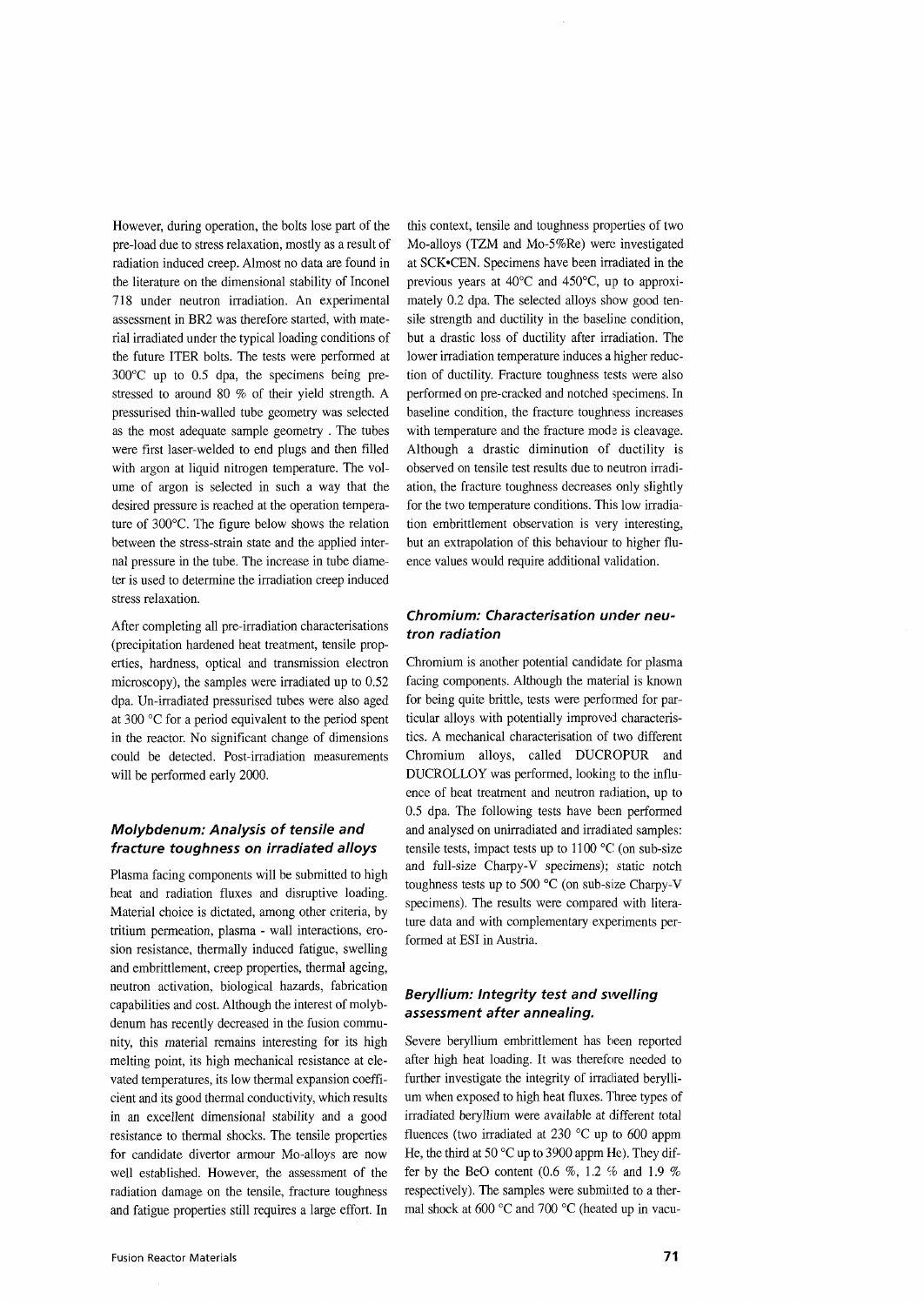um within 30 minutes, keeping the temperature for 5, 27 and 100 hours). Fortunately, no sign of disintegration was observed on any sample. A visual examination revealed all beryllium samples showing the same solid geometry. Even drop tests didn't produce any fracture. The corresponding swelling was also assessed, using density measurements before and after annealing. More significant swelling was observed at 700 °C than at 600 °C, and higher BeO content tends to give lower swelling. On the other hand, annealing time has a negligible effect on the swelling.

#### Beryllium: Fracture behaviour

Few experimental data on the fracture toughness behaviour of beryllium are available, especially for irradiated condition. Although tensile tests are easy to perform and widely used for investigating the radiation effects on materials, there is a need for further study to correlate the tensile properties with the fracture toughness. During previous years, tensile and fracture toughness data were produced for four fusion-grade beryllium alloys. They were irradiated in the BR2 reactor at various temperature and neutron fluence conditions. Tests were performed in a large temperature range from brittle to ductile fracture. Such a large data set offered a good opportunity to investigate the above-mentioned correlation. The focus was put on the S65 VHP alloy, being seen as the reference ITER material now. Compact tension specimens were systematically investigated with scanning electron microscopy (SEM). In the baseline condition, two fracture mechanisms were identified: cleavage when tested below 300°C, ductile above 300 °C. In the irradiated condition, all samples fail in a brittle manner, with a tendency to intergranular fracture for specimens irradiated at 600°C. The basic idea of micro-mechanical modelling is to take into account the fracture micro-mechanisms of fracture in association with the stress and the strain history during the whole loading process. The most popular model used to predict cleavage fracture toughness is the Ritchie-Knott-Rice model (1968). It considers that fracture occurs when the maximum principal stress reaches a critical microcleavage stress value over a critical distance ahead of the crack tip. The figure below shows a typical fracture surface and how one locates the fracture initiation site on a SEM micrograph. Using finite element calculations, it is possible to derive the local maximum principal stress at the initiation site.

For ductile fracture, the Rice and Tracey void growth model is used. As for cleavage fracture, two parameters are required: the critical void growth rate and again the characteristic distance. The critical void growth was approximately evaluated from the tensile tests. The characteristic distance, derived from the finite element calculations, is found equal to  $~140$ *[un.* Within experimental and numerical uncertainties, both models accurately predict the fracture toughness in cleavage as well as ductile fracture mode



*For both cleavage and ductile initiation, both micromechanical models predict well the fracture toughness. SEM micrographs showing the fracture surface of two samples that failed in cleavage and ductile modes are also included.*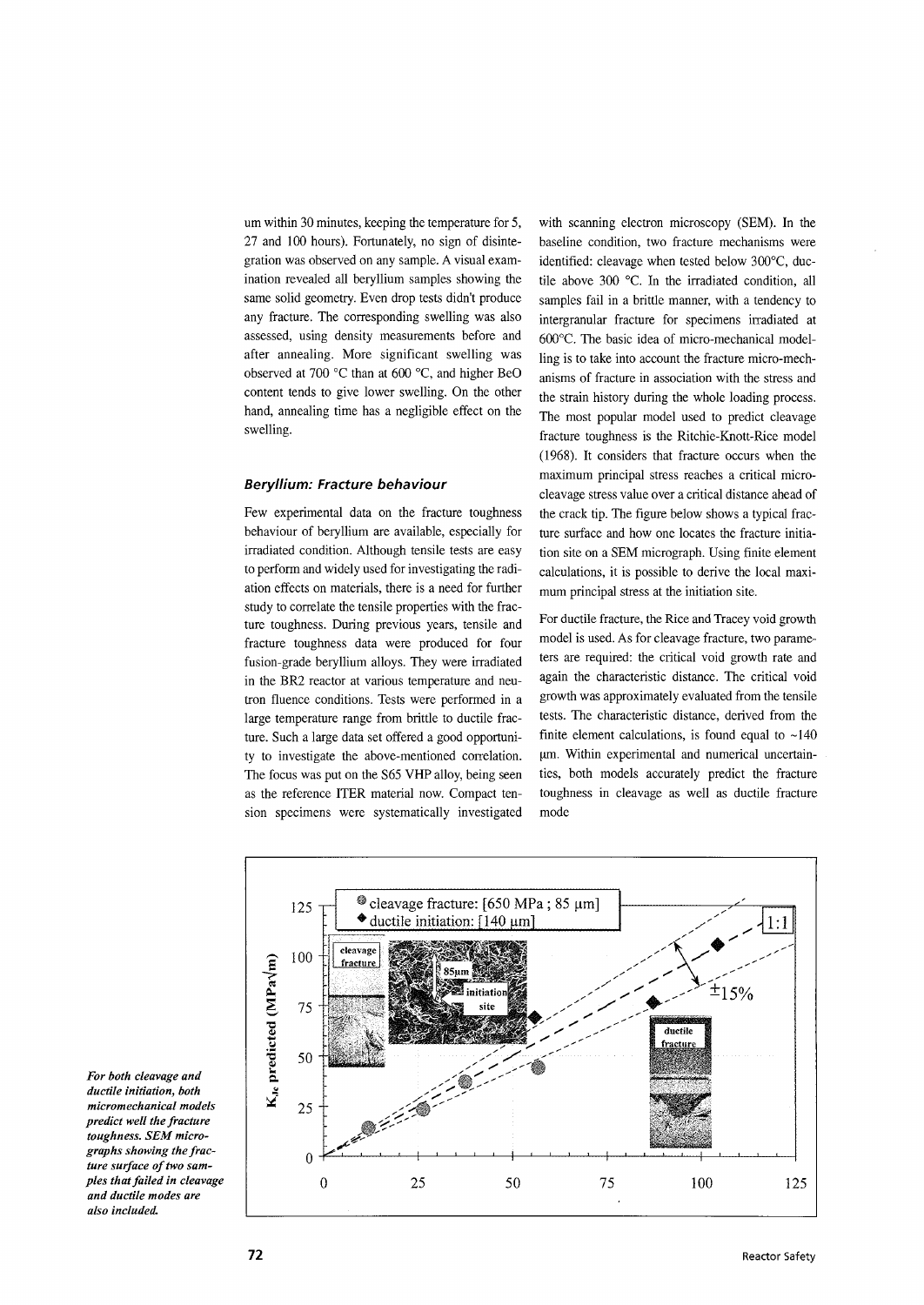# Beryllium: Interaction with air and steam

A safety study was conducted concerning the use of beryllium in a fusion reactor. For the assessment of accidental scenarios such as a loss of vacuum accident or a loss of cooling accident, kinetic data are needed on the beryllium/air and beryllium/steam reaction respectively. We studied these reactions with combined thermo-gravimetry and differential thermal analysis. Three different materials were studied: unirradiated S-200F, the same material irradiated up to 300 appm He, and S-200E (higher BeO content) irradiated up to 21000 appm He. In air, all beryllium types exhibited parabolic oxidation kinetics at  $600^{\circ}$ C within the duration of the experiments (six hours). At 800°C and 1000°C, the reaction accelerated and became linear until the specimen was depleted of unreacted beryllium. At 700°C, the dense samples (unirradiated and low fluence irradiated) showed parabolic behaviour while the reaction accelerated for the high fluence irradiated porous samples. The irradiated samples showed a higher oxidation rate in air than the unirradiated specimens, except at 600°C. There was no pronounced influence of porosity on the reaction rate, but this is probably due to the relatively high theoretical density of the irradiated porous Be samples. In steam, kinetics was parabolic for all tested beryllium types at 600°C. At 700°C, kinetics was parabolic for unirradiated Be and irradiated dense Be, and accelerating/linear for irradiated ally dense be, and accelerating initial for inautated  $\mu$ orous material. The object, an samples showed accelerating/linear behaviour. There was no influence of porosity on the reaction rate of beryllium in steam, except at  $700^{\circ}$ C, where the reaction rate for the irradiated porous samples is an order of magnitude higher than for the irradiated dense material. This can be attributed to the different kinetic regimes for the two beryllium types at  $700^{\circ}$ C. No pronounced in fluence of irradiation on the reactivity of beryllium<br>in steam was observed.

# Ceramics: A neutron benchmark to detect Radiation Induced Electrical Degradation (RIED) Effect

Ceramic insulators will be used in the fusion reactor vessel wall as part of the heating, current drives and diagnostics systems. These insulators will be subject to neutron fluxes and high temperatures. It is thought that the electrical characteristics of most insulators could then undergo a two-step degradation process. After a slow decrease in insulating resistance, a sharp breakdown (RIED) is observed when a given dpa

damage is reached. Such a sudden degradation must be avoided during reactor operation. At present state, only fragmentary results are available, in terms of neutron fluence, energy and flux, as well as temperature and sample material. The objective of the work is to perform a neutron benchmark experiment to obtain more reliable values of the RIED threshold, under representative fusion conditions. A rig has been specially designed to work under vacuum, and the BR2 reactor will be operated at reduced power (5%). Irradiation conditions will be as follow: a neutron flux of  $10^{+12}$  n/cm<sup>2</sup>.s (E>0.1MeV), a gamma heating of 100 Gy/s, temperatures of 350 °C, 400°C and 450°C. The rig is mainly composed of modules, centred in a pressure tube to be introduced in the reactor and connected to a control panel for vacuum circuit, heating regulation, measurements and data acquisition. Electrical resistance measurement is particularly delicate, due to the very high resistivity of the ceramic samples and the high voltages involved. The rig is designed to be reloadable, using new modules and new samples, in case of future similar tests. The experimental device is presently under construction. Irradiation and data analysis is foreseen in the mid of 2000.

### Waste strategy: Dismantling options

Present-day design of nuclear installations includes a careful planning of the decommissioning steps. This is now requested by national regulation bodies. It covers not only technical capabilities, but also financial analysis. In order to cover the nuclear liabilities, a cost estimate for the decontamination/dismantling phase is calculated, and suitable provisions are made during the lifetime of the facility. This should apply also to a fusion reactor. It is therefore useful to compare the impact of different decommissioning strategies on the management of activated and contaminated fusion materials. A detailed analysis of the decontamination/dismantling strategies and technical alternatives applied to a fission reactor was carried out. First, we identified the different techniques, the important tasks and procedures involved in a typical decommissioning operation in general. It was greatly inspired by the experience gained during the ongoing dismantling of the BR3 reactor in Mol. Specific features relevant to the fusion reactors and the major differences with fission reactors were pointed out, allowing to further focus the attention on these topics for further evaluation. The presence of tritium and the high-energy neutron activation, including concrete activation, were some of the most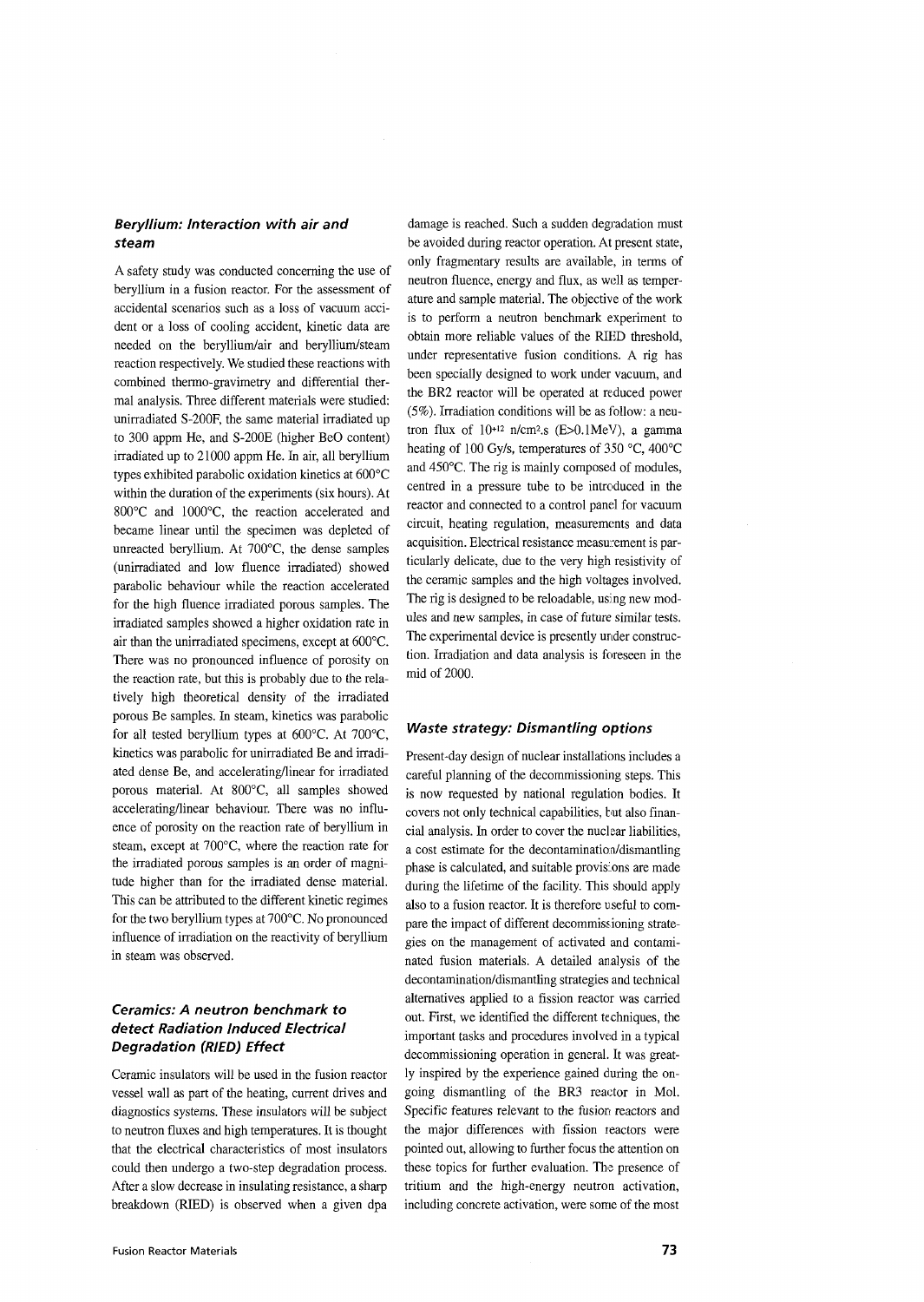important specific topics identified, but the management of the important radioactive waste flow represents also a challenging aspect. Fusion decommissioning planning, specific materials and waste routes, waste characterisation and handling will gain from the experience gathered on present fission plant decommissioning projects.

# Waste strategy: Analysis of human intrusion scenarios into a fusion repository site

Safety and performance analyses of a deep repository for the disposal of radioactive waste resulting from the operation of a fusion reactor had already been carried out by various European partners. A complementary study was performed here focusing on the analysis of future human intrusions into such a repository. We considered the case of the most active waste type that should result from the operation of a fusion plant for which low-activation martensitic steel is used as the main structural material. The repository was assumed to be located in the Boom Clay layer at the Mol site. The scenario analysis indicates that in the case of deep disposal, three variants of a borehole-drilling scenario can be considered: core inspection, residence and unsealed borehole. The analysis of the most drastic human intrusion scenario, i.e. the core inspection scenario, was highlighted. The maximum resulting dose is calculated for a beryllium coating. In the case of a routine inspection the dose to a geological worker is always under 0.5 Sv. This value, under which serious deterministic health effects are unlikely, can be considered as a dose limit for acute exposure. In the case of a close inspection, a maximum dose of  $2 Sv$  is calculated if the intrusion occurs already 200 years after the disposal. The dose drops to under 0.5 Sv after 1,300 years. It should be noticed that the close inspection scenario can be considered as strongly conservative and somewhat contradictory, because it assumes on the one hand that advanced drilling techniques are available and on the other hand that the inques are available and on the other hand that the  $\frac{1}{2}$  involved geological worker are not aware of the presence of radioactive materials in the core. Finally, a comparison with fission waste shows that in the case of disposal of spent fuel from a fission reactor, it should take one million years before the same scenario gives doses under this 0.5 Sv level.

# Testing breeding blanket module components under radiation

Water Cooled Lithium-Lead (WCLL) is a candidate concept for the tritium generating blanket of future fusion reactors. In this concept, tritium is generated in a 17Li-Pb liquid metal bed, cooled by pressurised water circulating in Double-Wall Tubes (DWT). The permeation of tritium to water is limited by Tritium Permeation Barriers (TPB), which are a coating applied at the outer surface of the DWT. The DWT and the TPB constitute critical elements of the WCLL concept. Therefore, two experiments have been proposed to test the TPB performance and the DWT behaviour in realistic conditions. The experiment would help confirming the general behaviour of the components and in particular the tritium permeation rate into the adjacent structure. A decision on the possible realisation of these experiments is still to be taken. The preparation work was also used to design a multipurpose irradiation rig for testing fusion material (MISTRAL rig). It has as objective to allow the irradiation of metal samples (e.g. tensile and Charpy specimens) in the temperature range of  $200 - 350$  °C. The experiment is to be installed in the central hole of a BR2 fuel element, allowing fast dpa accumulation rate to be achieved. The rig proposal uses a single wall water capsule, with an electrical heater for temperature control.

- CIEMAT Centro Investigaciones Energeticas, Medioambientales y Tecnologicas (Madrid, Spain)
- FZK Forschungszentrum Karlsruhe (Karlsruhe, Germany)
- ULB Universite Libre de Bruxelles (Physique Statistique et Plasmas) (Brussels, Belgium)
- VITO Vlaamse Instelling voor Technologisch Onderzoek (Mol, Belgium))
- ESI Erich Schmid Institute of Material Science (Leoben, Austria)

#### Wana ya Mko

EC European Commission through its European Fusion Development Agreement (EFDA) and its Underlying Technology Programme (Brussels, Belgium)